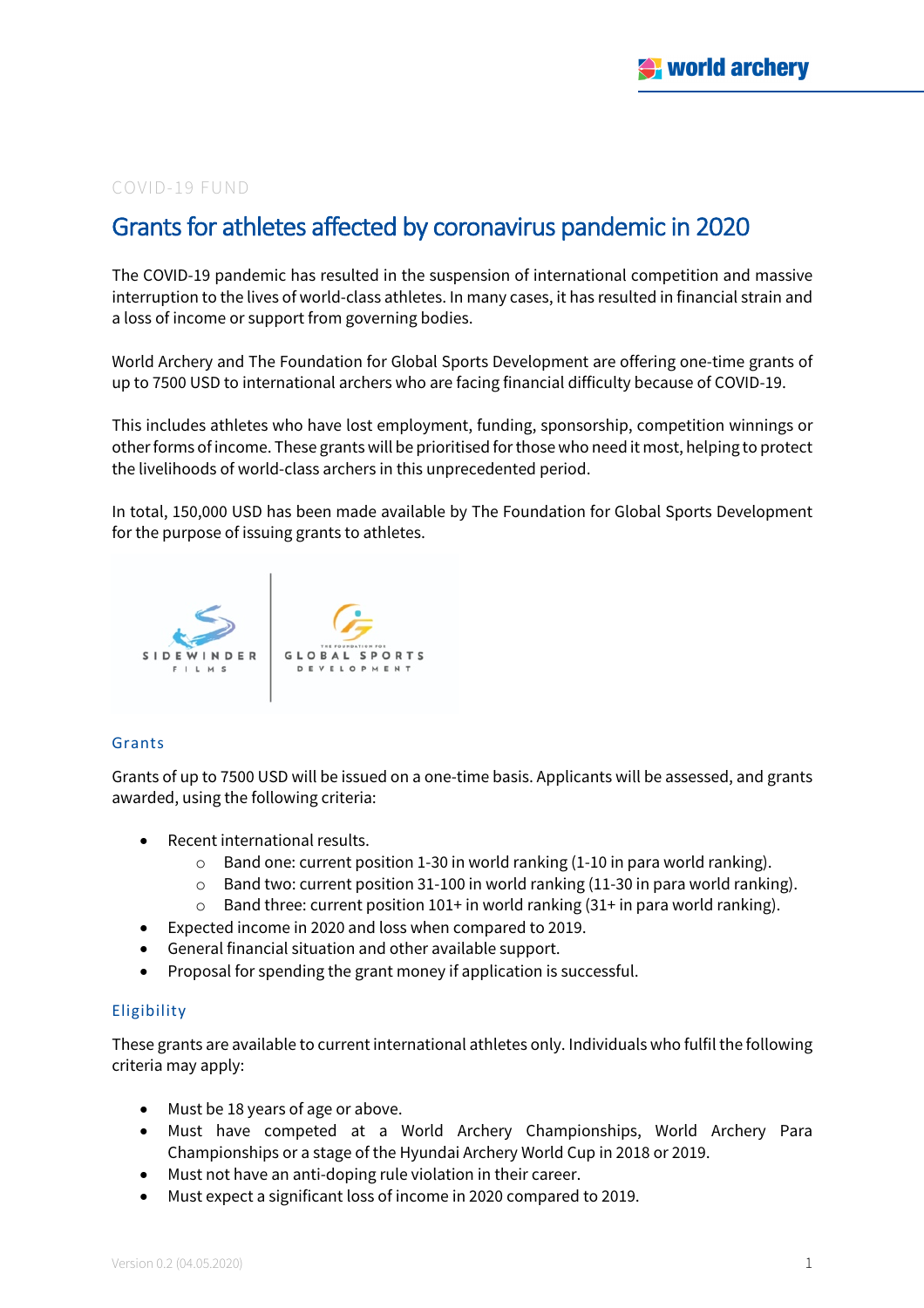# Application

[There will be two phases in the application process. Initial applications should be](https://archy.re/COVID19FUNDARCHERY) **submitted electronically via this form** by midnight CET on 31 May 2020. The following information is required:

- Name, date-of-birth, contact information and agreement to the terms of the grant.
- Link to athlete's profile on the World Archery website.
- Basic financial information, including expected income in 2020.
- Explanation of the impact of the loss of income on the athlete.
- Proposal for how the grant would be used if successful.

Applicants who are invited to the second phase will be required to provide the following:

- Detailed financial information about 2019 and 2020.
- Evidence of current and past income and recent financial records.
- Explanation of living, training and competition arrangements.
- Additional information as required by selection committee.

Successful applicants will be notified no later than 30 June 2020. The list of grant recipients will be published on the World Archery website.

### **Obligations**

The names of the athletes who are successful in applying for grants from the COVID-19 fund will be made publicly available and individuals will be required to perform the following:

- Provide a short report on the use and impact of the grant before 31 December 2020.
- Provide images, video and quotes as reasonably required by World Archery and The Foundation for Global Sports Development for use in social media campaigns, website articles and other digital or distributed content.
- Contribute to promotional activities organised by World Archery and The Foundation for Global Sports Development

### Selection committee

Applications will be reviewed by a selection committee comprising:

- **Naomi Folkard**, World Archery athletes committee chair
- **Steven Ungerleider**, The Foundation for Global Sports Development chair of the board
- **Tom Dielen**, World Archery secretary general

### Data policy

Any information, including financial data, received during the application will be kept strictly confidential, only accessed by the award administrator and members of the selection committee, and will not be used for any other purpose than deciding which applicants receive a grant.

All personal data will be held securely in Switzerland and kept for no longer than is strictly necessary for the purpose described.